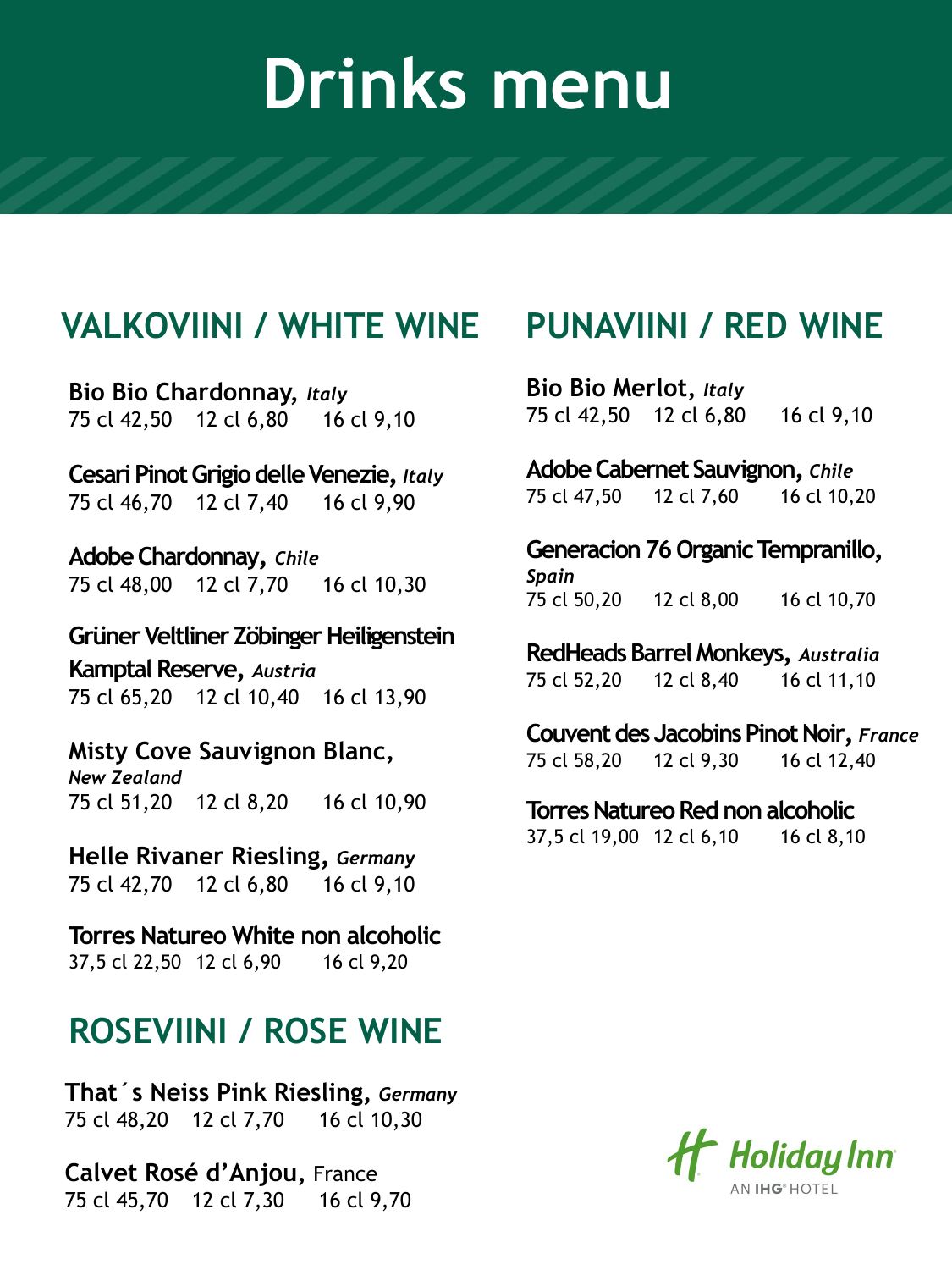### **KUPLIVAT / SPARKLING**

**Bio Bio Spumante,** *Italy* 75 cl 42,50 12 cl 6,80

**Col de Mez Brut Prosecco,** *Italy* 75 cl 46,70 12 cl 7,30

**CodorniuCuveeBarcelona Rose Brut** *Spain* 75 cl 48,20 12 cl 7,70

**Segura Viudas Organic Cava,** *Spain* 75 cl 46,70 12 cl 7,50

**Bollinger Special Cuvée,** *France* 75 cl 116,00

**Lanson Green Label Organic,** *France* 75 cl 98,00

#### **SIIDERIT / CIDER**

**Happy Joe Crispy Pear** 4,7 % 27,5 cl 6,90

**Strongbow 5 %** 33 cl 6,90

**Original Long Drink 5,5%** 33 cl 6,70

Your safety is important to us, so we are temporarily using single-use disposables.

### **OLUET & SIIDERIT BEER / CIDER**

**Hartwall Aura 4,5 % 40 cl 7,60** 

**Heineken 5 %** 40 cl 8,90

**Karjala 4,5 %** 33 cl 6,30

**Lapin Kulta Pure 4,5 %** 31,5 cl 6,70

**Lahden Erikois Vehnä 5 %** 50 cl 9,20

**Sol 4,5 %** 33 cl 8,60

**Krusovice Cerne Dark 3,8 % 50 cl 9,20** 

**Krusovice Imperial 5,0 %** 50 cl 9,60

**Lahden Erikois IPA** 33 cl 7,80

**Newcastle Brown Ale 4,5%,** 33 cl 7,60

**Heineken 0%** 33 cl 5,50

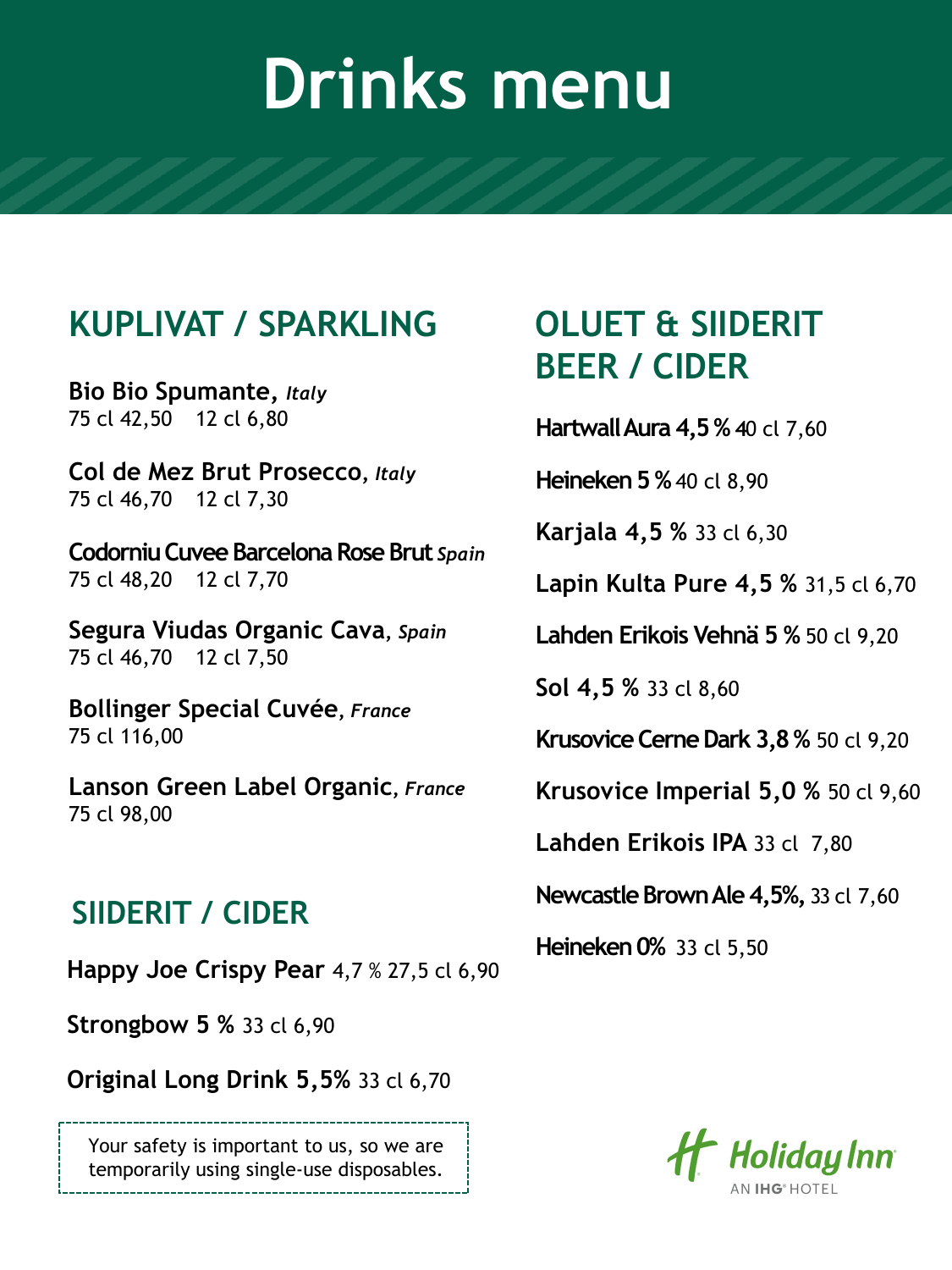### **VIRVOKKEET SOFT DRINKS**

**Pepsi** 33 cl 5,30

**Pepsi Max 33 cl 5,30** 

**Hartwall Jaffa** 33 cl 5,30

**7UP** 30 cl 5,30

**Hartwall Novelle lähdevesi** 50 cl 5,10

**Hartwall Novelle kivennäisvesi** 50 cl 5,50

**Appelsiini/ omenatäysmehu (Orange / Apple juice)** 3,90

|                   | KUUMAT JUOMAT |  |
|-------------------|---------------|--|
| <b>HOT DRINKS</b> |               |  |

| Kahvi / Coffee        | 3,70 5,40 |      |
|-----------------------|-----------|------|
| Tee / Tea             | 3,00      | 5,40 |
| Kaakao / Chocolate    | 4,30      |      |
| <b>Espresso</b>       | 3,70      |      |
| <b>Tupla Espresso</b> | 5,20      |      |
| Cappuccino            | 4,40      |      |
| <b>Caffè Latte</b>    | 4,60      |      |
| Café au lait          | 4,60      |      |
| Macchiato             | 4,80      |      |

Your safety is important to us, so we are temporarily using single-use disposables.